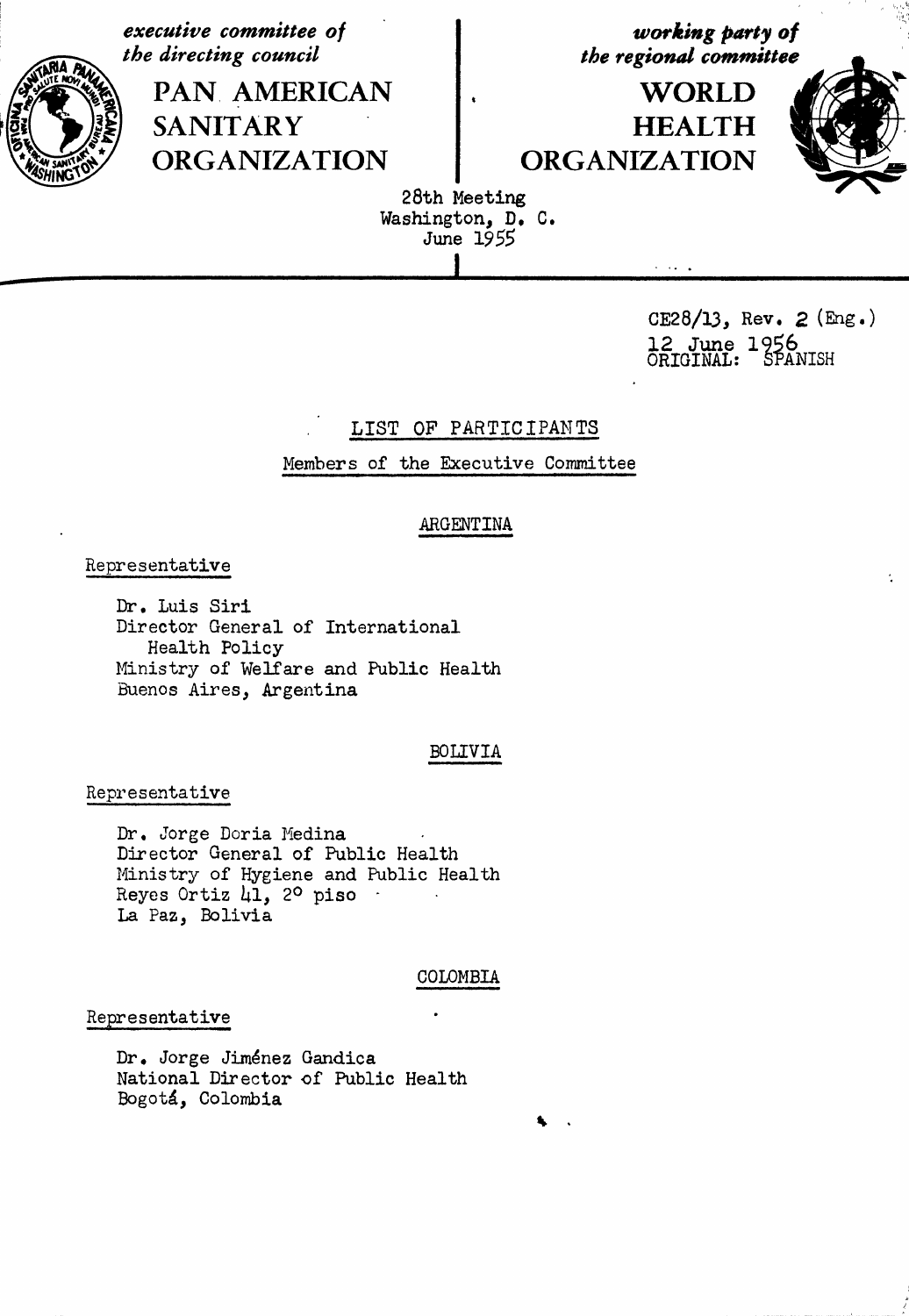CE28/13, Rev. 2 (Eng.) Page 2

### Members of the Executive Committee (Contid.)

# **CUBA**

### Representative

Dr. Félix Hurtado Ambassador for International Public Health Affairs Quinta Avenida 124, Miramar, Havana, Cuba.

# NICARAGUA

#### Representative

Dr. Manuel A. Sanchez Vigil Director of the National Institute of Hygiene Managua, Nicaragua

# PARAGUAY

### Representative

Dr. Enrique Zacarías Arza Minister of Public Health and Social Welfare Asunción, Paraguay

#### UNITED STATES OF AMERICA

#### Representative

Dr. Frederick J. Brady Division of International Health Public Health Service Department of Health, Education and Welfare Washington 25, D.C.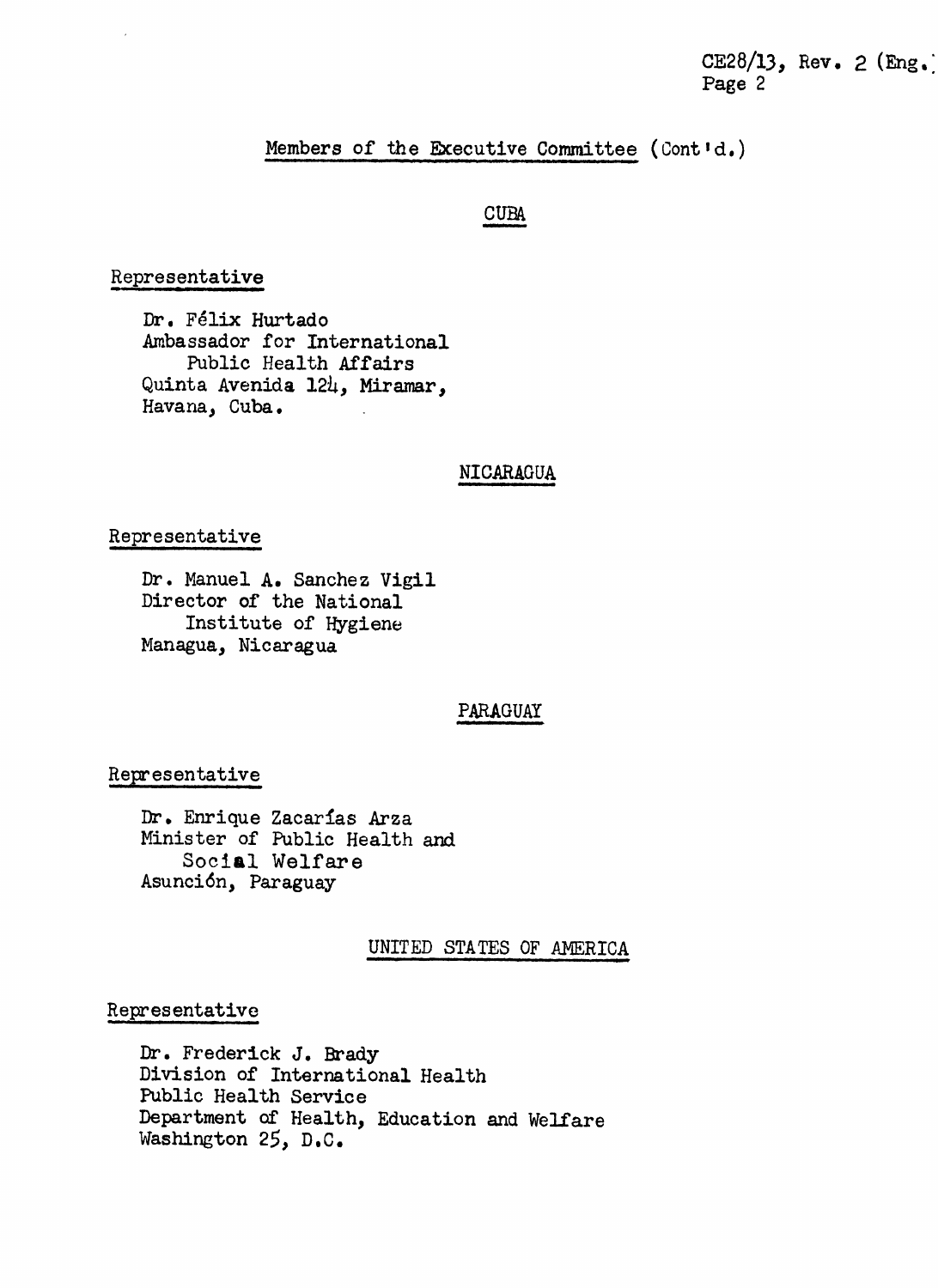# $CE28/13$ , Rev. 2 (Eng.) Page 3

# Members of the Executive Committee (Cont.)

#### Alternates

Mr. Howard B. Calderwood Office of International Economic and Social Affairs Department of State Washington 25, D.C.

Dr. C. L. Williams, Jr. Division of Health, Welfare and Housing International Cooperation Administration Washington 25, D.C.

#### Adviser

Mr. Godfrey H, Summ Office of International Administration Department of State Washington 25, D.C.

#### $0$ bservers

### FRANCE

Mr. Jean Desparmet Foreign Affairs Adviser Embassy of France 2535 Belmont Road, N.W. Washington, D. C. NETHERLANDS

Dr. John D611eman Second Secretary Embassy of the Netherlands 1470 Euclid Street, N.W. Washington, D. C.

Mr. S. C. van Nispen (Alternate Observer) Commercial Secretary Embassy of the Netherlands 1470 Euclid Street, N.W. Washington, D.C.

### PANAMA

Dr. Alberto Bissotj Jr. Director of Public Health Ministry of Labor, Social Welfare and Public Health Panama, Republic of Panama